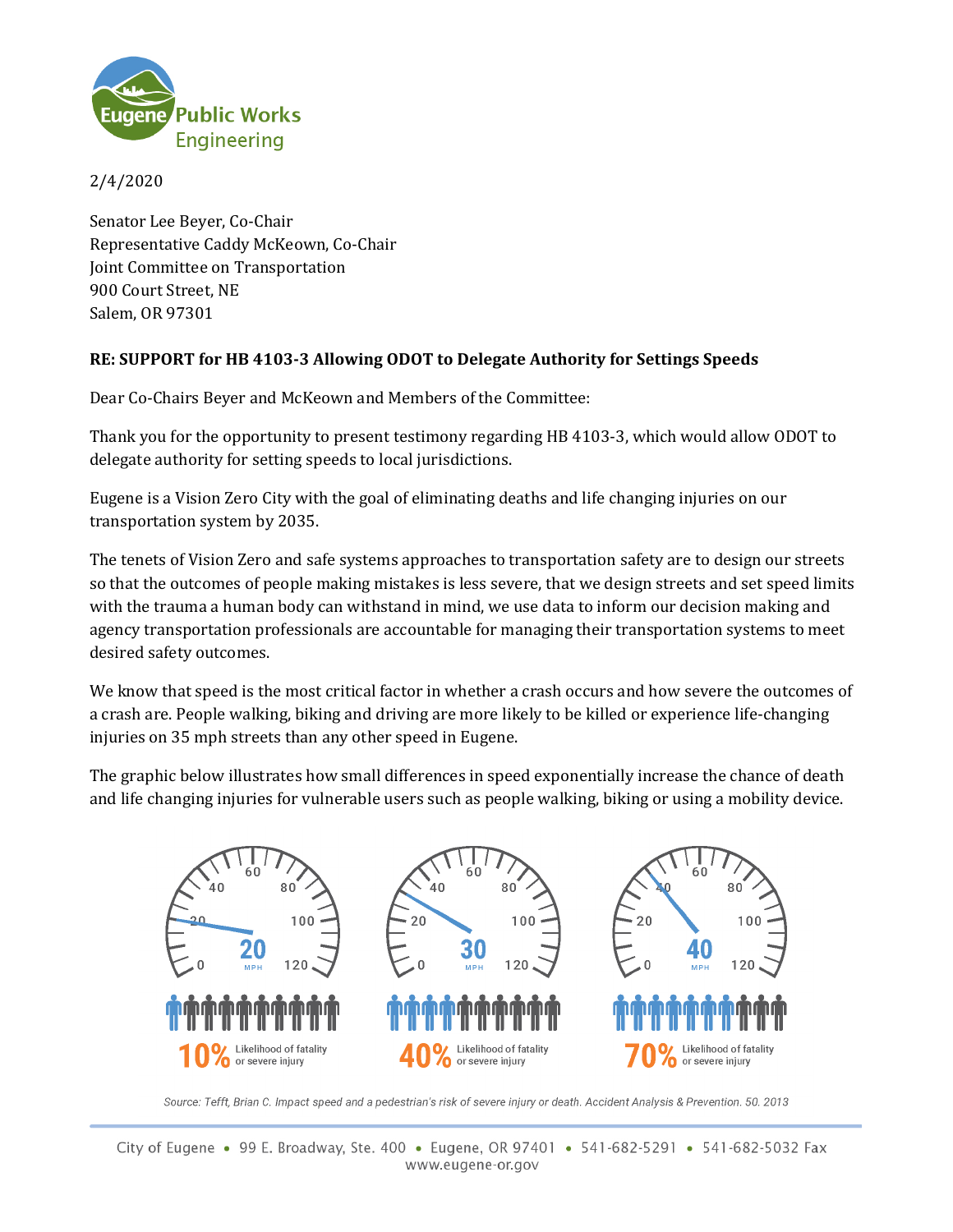The current system (85th percentile centric) for determining speeds within urban areas is outdated, with the U.S. National Transportation Safety Board (NTSB) recommending, "The safe system approach to setting speed limits in urban areas is an improvement over conventional approaches because it considers the vulnerability of all road users."

The City of Eugene has been enthusiastically collaborating with ODOT and other local governments as part of a speed zone roundtable to update the speed setting methodology in the OARs to a safe systems approach informed by best practices and national research currently underway by the National Cooperative Highway Research Program (NCHRP). ODOT is currently in the rulemaking process to make changes recommended by the speed zone roundtable.

As part of this collaboration we have been working to establish a process by which ODOT can delegate authority to qualified local agencies to set speeds in their jurisdictions through a certification process. HB 4103-3 is the first step in establishing authority for this process and allowing qualified local jurisdictions, under ODOT's oversight, to apply the statewide safe systems framework currently being developed to manage their transportation systems to meet safety and mobility goals.

HB 4103-3 is also in alignment with the 2016 Oregon Transportation Safety Action Plan Strategy 2.4.1 "Work with state, regional, tribal, county, and city agencies to implement best practices in setting design speeds and speed limits" and action 6.3.2 "Continue work between ODOT, cities, and counties to consider and revise, as appropriate, regulations and programs for establishing speed limits to achieve safety goals, improve balance among multimodal interests, and support community objectives".

HB 4103 has been amended to include Lane County as an agency to which ODOT can delegate speed authority to set speed limits. This is important in Eugene where we have neighborhoods with a mix of city and county streets as well as streets that change jurisdiction along their path.

In closing, again, Eugene thanks you for the opportunity to present testimony in support of HB 4103-3 and asks that you provide a 'Do Pass' recommendation for this bill.

Sincerely,

*submitted electronically*

Matt Rodrigues, P.E. Public Works Director City of Eugene